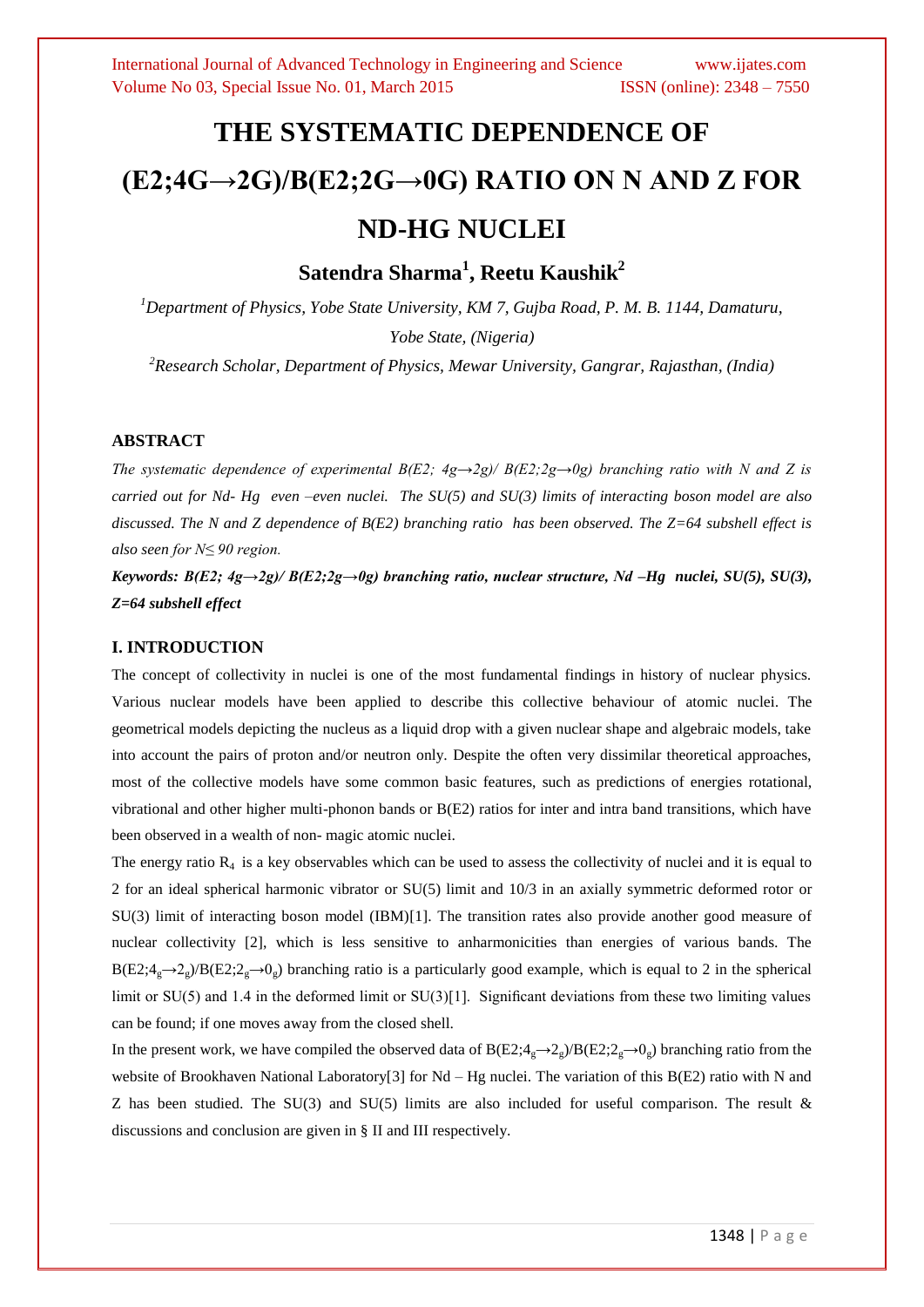#### **II.RESULT AND DISCUSSIONS**

## **2.1** The variation of experimental  $B(E2; 4g \rightarrow 2g)$   $B(E2; 2g \rightarrow 0g)$  ratio verses neutron number **(N)**

To avoid the overlapping of experimental data of the nuclei and to have a clear picture for a definite conclusion about the dependence of B(E2;4g→2g)/B(E2;2g→0g) ratio on N, the whole data is divided into two parts and shown in two figures i.e. Fig. 1 for Nd- Er nuclei and in Fig. 2 for Yb- Hg nuclei. The vibrational model or SU(5) limit at 2 and rotational model or SU(3) limit at 1.4 are shown in the Fig 1 and Fig. 2. The data points are joined for same value of Z, so that the effect of N will be visible.

For Nd, this ratio increases sharply from 0.73 to 1.61(maximum value at N=88) as N increases from 84 to 88 and if N is further increased from 88 to 92 it decreases slowly from 1.61 to 1.31(see Fig. 1). The same feature is observed for Sm, where this ratio increases from 1.65 to 1.9 on increasing N from 86 to 88 and beyond N=88 it drops sharply and approaches to Alaga value of 1.4 for N=92. In case of Gd, the BE(2) ratio decreases from 1.82 to 1.46 as N increases from 88 to 94. Also in Er, this ratio decreases from 1.78 to 1.5 as N increases from 88 to 100 and minimum value of 1.18 at N=96. Therefore, for N=88 (Sm, Gd and Er) isotones, this ratio ≈1.8 is very close to the VM limit of 2.0 indication vibrational nature. However for Dy (N=88, 92, 94, 96) this ratio is close to Alaga value indication deformed rotor nature and for N=90; Dy indicating transitional nature because this ratio  $(=1.63)$  is lying in between SU(5) and SU(3) limiting value (see Fig. 1).

For Yb and Hf nuclei, BE(2) ratio is ranging between 1.4 to 1.6 for different values of N and close to SU(3) limit (see Fig. 2). In case of W, the ratio increases sharply from 1.1(3) to 1.74(15) on increasing N from 94 to 100 and decreases very slowly on increasing N from 108 to 112 (almost remains around Alaga value).

For N=96 the data point of Os is close to the other N=96 isotones (Yb, Hf, W) data points. When N increases from 108 to 112, the ratio for Os increases from 1.4(4) to 1.68(11) and when N is increased from 112 to 116 the B(E2) ratio decreases from 1.68(11) to 1.22(4) indicating prolate to oblate shape-phase-transition as observed by Kumar and Baranger [4].

For N=98, the B(E2) [=1.87(24)] for Pt is close to VM value and for N=102 the ratios is minimum [=0.92(22)]. The B(E2) ratio for Pt decreases from 1.65 to 1.56 when N increases 106 from 114 and again increases from 1.56 to 1.73 as N increases from 114 to 116(attains maximum value  $=1.73(11)$  at 116). If N is increased from 116 to 120 this ratio drops linearly with the same slope as observed for Os (N=112 to 116).This indicates the similar nature of Pt and Os nuclei for this region.

For two nuclei;  $^{182}$ Hg and  $^{184}$ Hg; the B(E2) ratio is 4.6(3) and 2.8(8) respectively; which are anomalously more than VM limiting value and not included in the Fig.2. The  $B(E2)$  ratio is smallest in case of <sup>198</sup>Hg; which is non magic nucleus; has only two vacancy of p+ for  $Z = 82$ . This ratio is also very small in case of <sup>144</sup>Nd<sub>84</sub> [=0.73(9)] (see Fig.1); which is also a non- magic nucleus; which has only two valence  $n^0$  outside N=82. It supports the findings of Cakirli et.al. [5], that the B(E2;4g $\rightarrow$ 2g)/B(E2;2g $\rightarrow$ 0g) ratio is anomalously small in non magic nuclei, as it cannot be explained with collective approaches.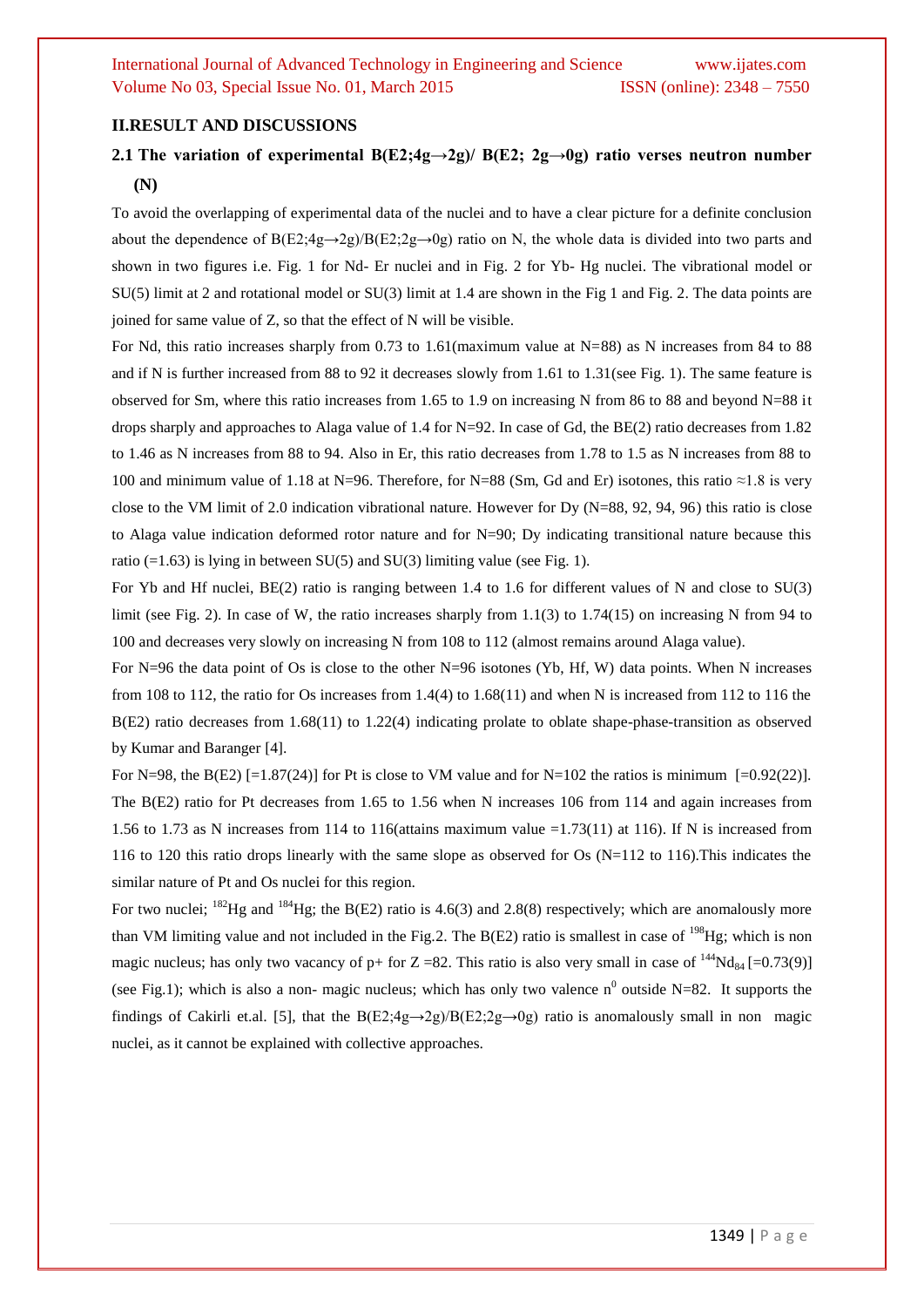

**Fig.1: The variation of experimental B(E2;4g→2g)/B(E2;2g→0g) ratio vs. neutron number (N) for Nd-Er nuclei. The vibrational limit SU(5) at 2.0 and rotational limit SU(3) at 1.4 are shown by dotted lines for comparison.**



**Fig.2: The variation of experimental B(E2;4g→2g)/B(E2;2g→0g) ratio vs. neutron number (N) for Yb-Hg nuclei. The vibrational limit SU(5) at 2.0 and rotational limit SU(3) at 1.4 are shown by dotted lines for comparison.**

**2.2 The variation of experimental B(E2;4g** $\rightarrow$ **2g)/ B(E2; 2g** $\rightarrow$ **0g) ratio verses proton number (Z).** The variation of observed B(E2;4g→2g)/ B(E2; 2g→0g) ratio with proton number (Z) is shown in Fig. 3, 4 and 5 for N=84 to 92, N=94 to 102 and N= 104 to 124 isotones respectively and the experimental points are joined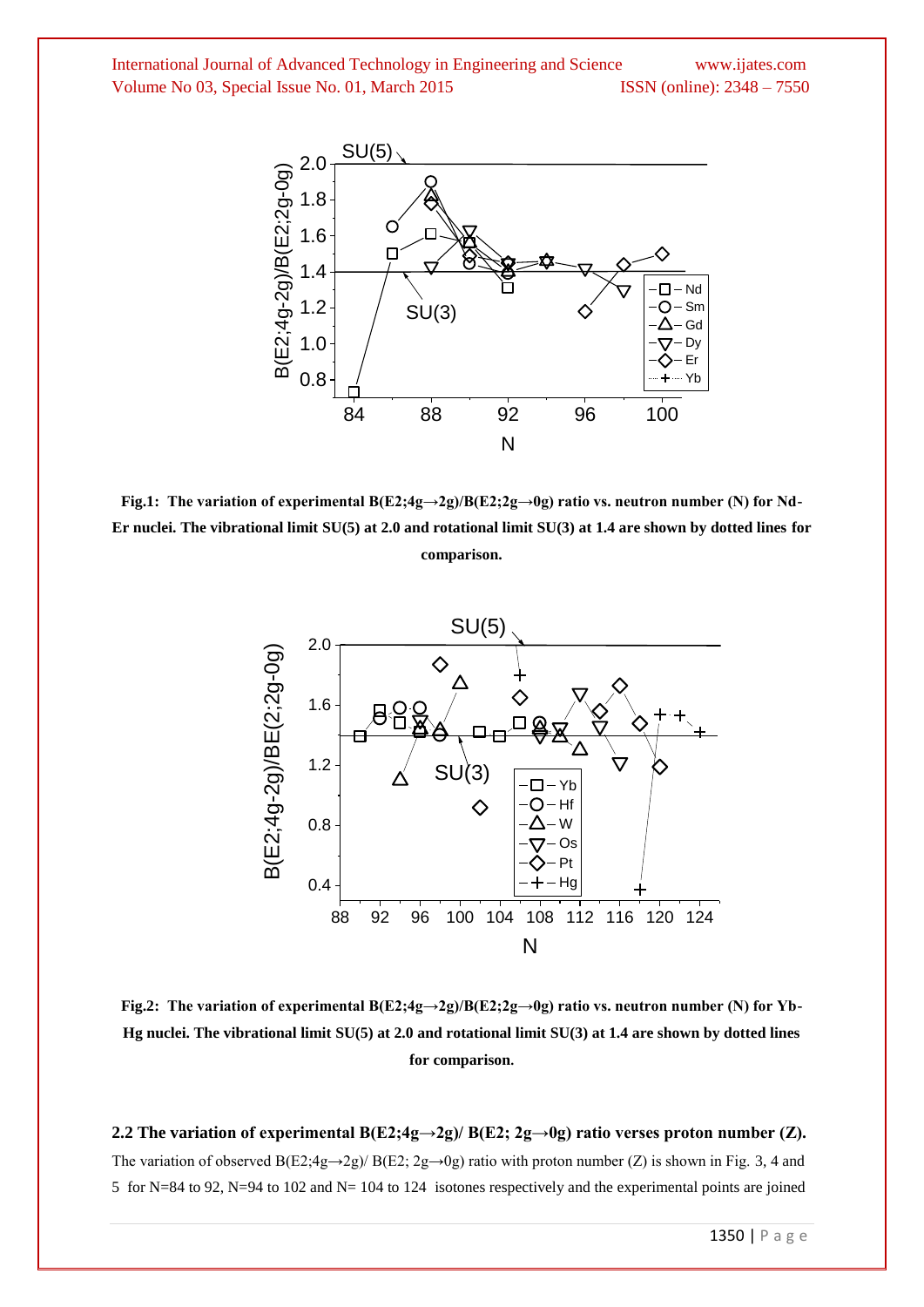for same value of N to observe the effect of Z. The vibrational limit (VM) or SU(5) at 2 and rotational limit or SU(3) at 1.4 are also shown by dotted lines for useful comparison in each figure.

It is evident from Fig. 3, that the  $BE(2)$  ratio for N=88 isotones increases on increasing Z from 60 to 62 (attains the maximum values for  $Sm_{88}$ ) and decreases for Gd and Dy (attains minimum value close to  $SU(3)$  limit for  $D_{\text{Yss}}$ ) and again for Er it increases. For N=88, the B(E2) ratio is close to SU(5) limiting value for Sm, Gd and Er while Dy reflects  $SU(3)$  nature and Nd in between these two limits. Also, the Sm<sub>88</sub> is least deformed and Dy<sub>88</sub> is most deformed. For N=86 isotones the B(E2) data is available only for two nuclei and it is increasing on increasing N from 60 to 60 as in the case of N=88.



**Fig.3:** The variation of experimental  $B(E2; 4g \rightarrow 2g)/B(E2; 2g \rightarrow 0g)$  ratio vs. proton number (Z). The **vibrational limit SU(5) at 2.0 and rotational limit SU(3) at 1.4 are shown by dotted lines for comparison. The experimental points are joined for same value of N to observe the effect of Z on this B(E2) ratio for each isotones for N=84-92.**

For N=90 isotones the behaviour of B(E2) is just opposite to N=86 and 88; the B(E2) ratio initially decreases as N increases from 60 to 62 and increases as N increases from 62 to 66 just opposite to  $N=88$ . It is evident from the figure that the gap is maximum between the two curves for  $N=88$  and 90 around  $Z=64$  indication the subshell effect at  $Z=64$  for N<90. It is supporting the findings of Casten [6] and Casten and Zamfir [7].

In general, for  $N=90$  isotones, the  $B(E2)$  ratio is somewhat independent of Z indicating constant structures because the values of this ratio are ranging between 1.45 to 1.6 and it support the findings of Gupta [8]. For N=90 isotones, this B(E2) ratio initially decreases on increasing Z from 60 to 62 (attains minimum values which is close to SU(3) limiting value for  $Sm_{90}$  unlike  $Sm_{88}$  for which this ratio is close to SU(5) limiting value) and increases slowly on increasing Z from 62 to 66; and attains maximum value(=1.6) for Dy<sub>90</sub>; and beyond Z=66 the BE(2) decreases linearly on increasing Z from 66 to 70 (and approaches 1.4 value for Hf<sub>90</sub>). It is clear from Fig. 3 that  $Sm_{90}$  and  $Hf_{90}$  are most deformed in comparison to other N=90 isotones.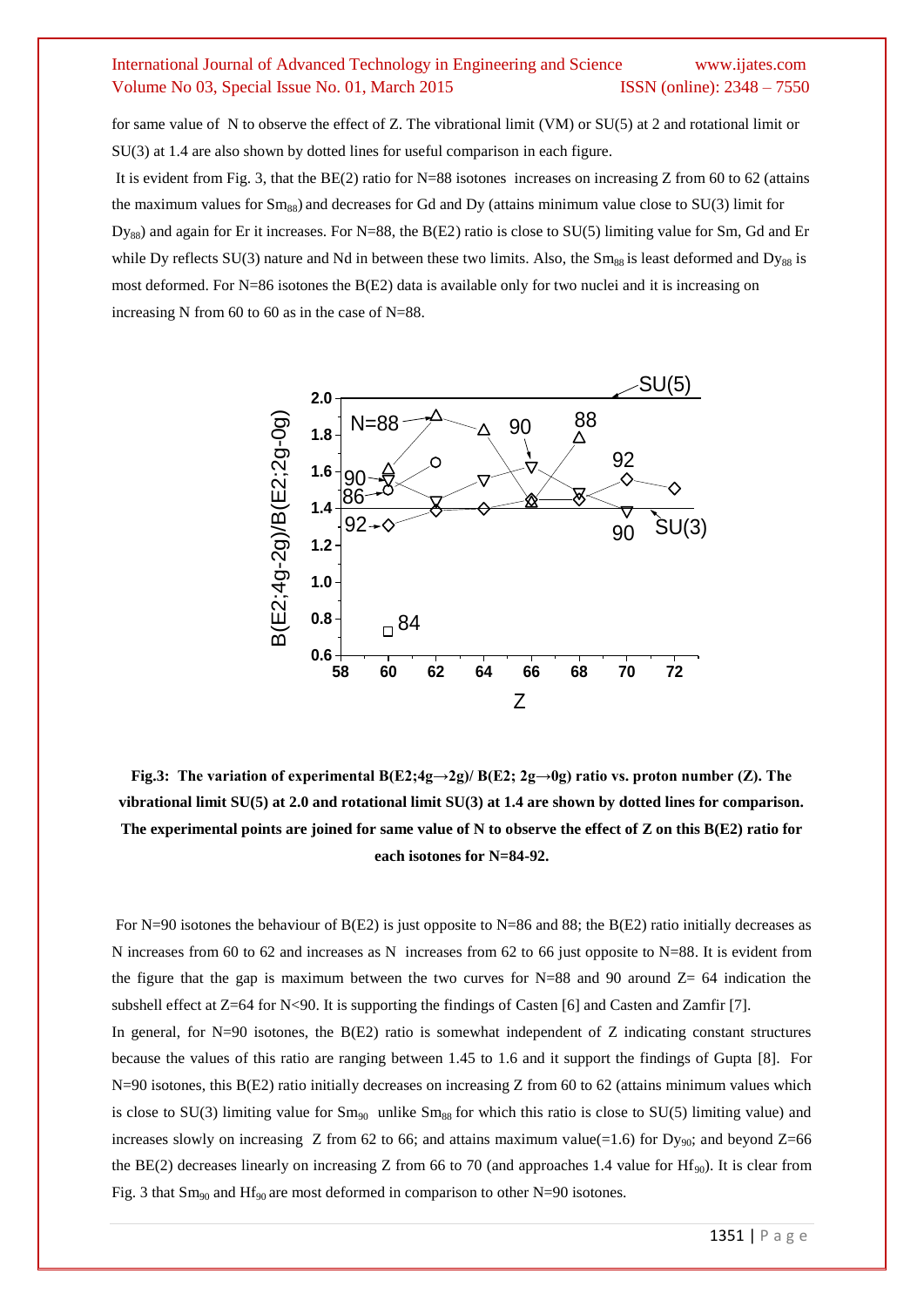For N=92 isotones, this ratio goes on increasing very slowly from 1.31 to 1.56 on increasing Z from 60 to 74 and is close to  $SU(3)$  limiting value of 1.4. However for N=94, this ratio is almost constant because its values are 1.46±0.05, 1.46±0.07, 1.48±0.07, 1.58±0.10 and 1.1±0.3 for Gd, Dy, Yb, Hf and W isotopes respectively indication Z independency. For N=94, 96 and 98 isotones (see Fig. 4) the ratio is close to SU(3)



**Fig.4: Same as Fig.3 for N=94 to 102.**



**Fig.5: Same as Fig.3 for N=104 to 124.**

limiting value indicating deformed nature. For other isotones the B(E2) ratio is lying between SU(5) and SU(3) or O(6) limiting values (see Fig.5) as predicted by the asymmetry rotor model [9].

#### **III. CONCLUSION**

The variation of B(E2;  $4g \rightarrow 2g$ )/ B(E2;  $2g \rightarrow 0g$ ) ratio with N and Z is shown for Nd – Hg nuclei. It is found that the there is shape phase transition for N=88 and 90 isotones (Nd, Sm, Gd, Er) from an ideal spherical harmonic vibrator or SU(5) to an axially symmetric deformed rotor or SU(3). Also B(E2) ratio is anomalously small for two nuclei i.e.,  $^{198}$ <sub>80</sub>Hg<sub>118</sub> (=0.375±0.018) and  $^{144}$ <sub>60</sub>Nd<sub>84</sub> (=0.73±0.090) with only two vacancy of p+ for Z =82